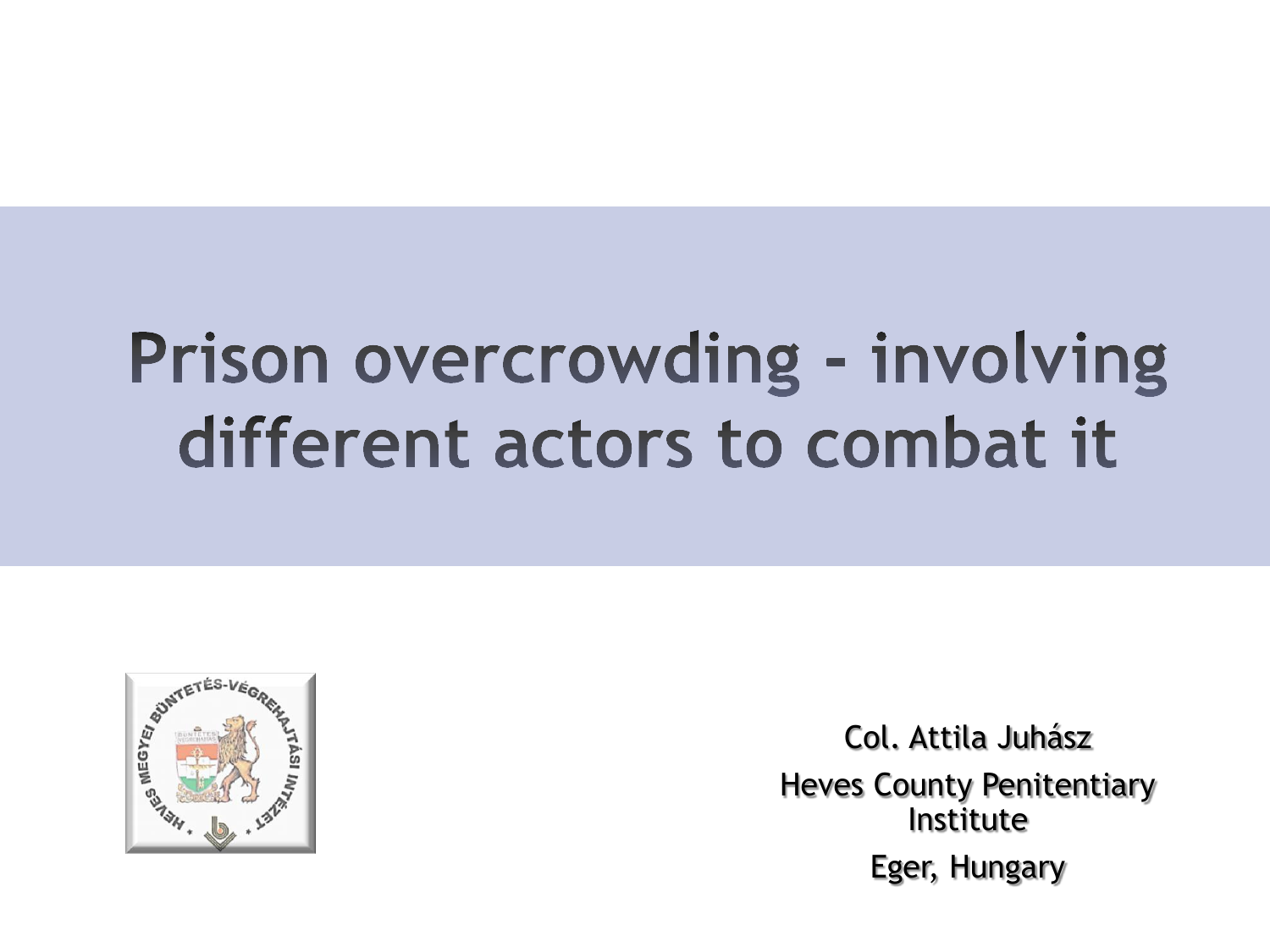### **Hungary**

Population: 9.839.000 Number of inmates: 18.244 Official capacity: 12.604 inmates Female inmates: 1227 inmates Juveniles: 468 inmates Overcrowding: 143%

Imprisonment rate: 184 inmates/100.000 citizens

Annual budget of the Prison Administration: 188 M EU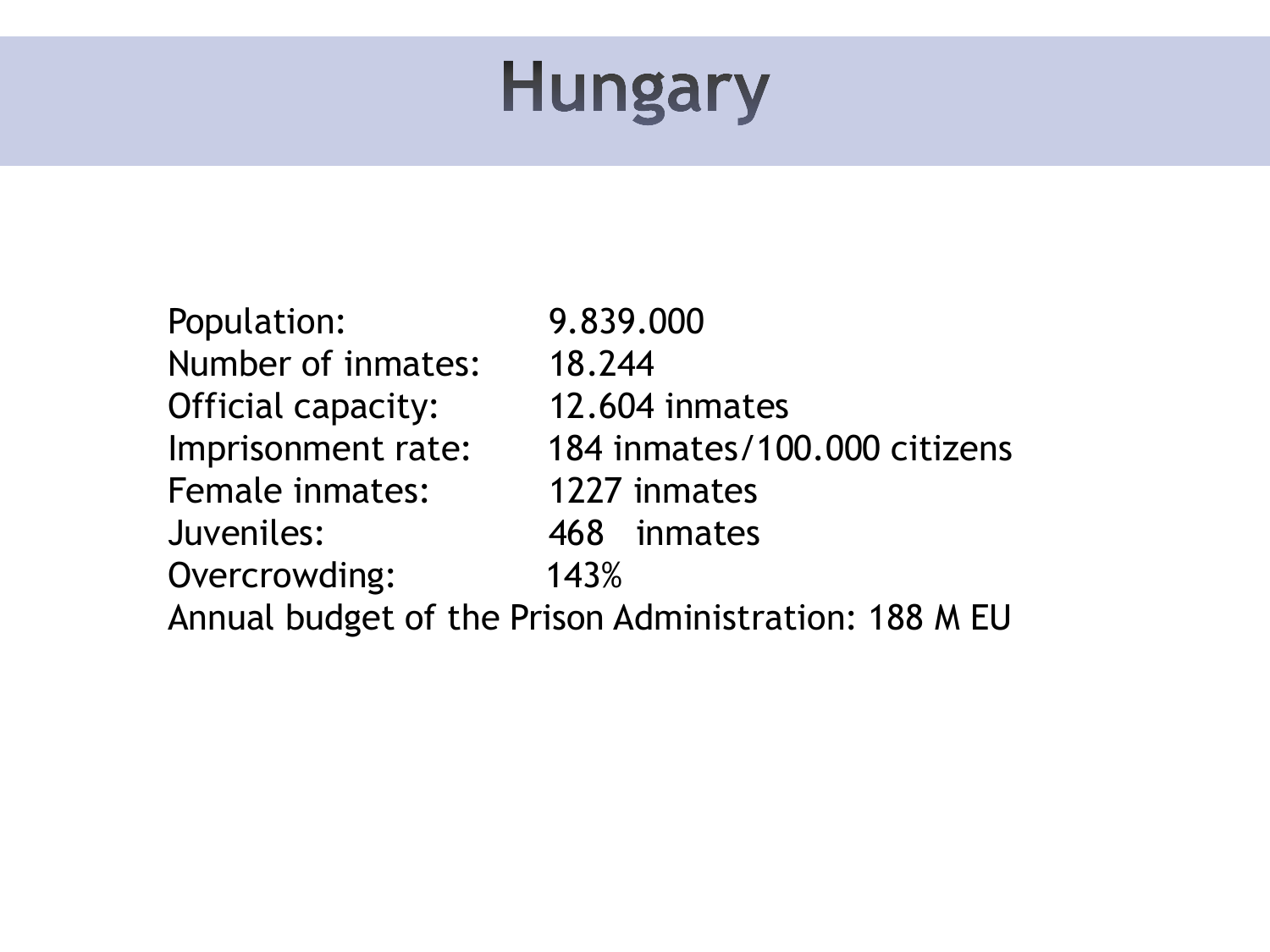#### **Reasons of overcrowding**

Changes in legislation

- longer sentences (use of middle term)
- introduction of , Three strikes'
- stricter measures regarding minor offences

Long period in remand custody

Social issues/high rate of unemployment (9.8%)

Public expectations

Regional differences/low mobility rate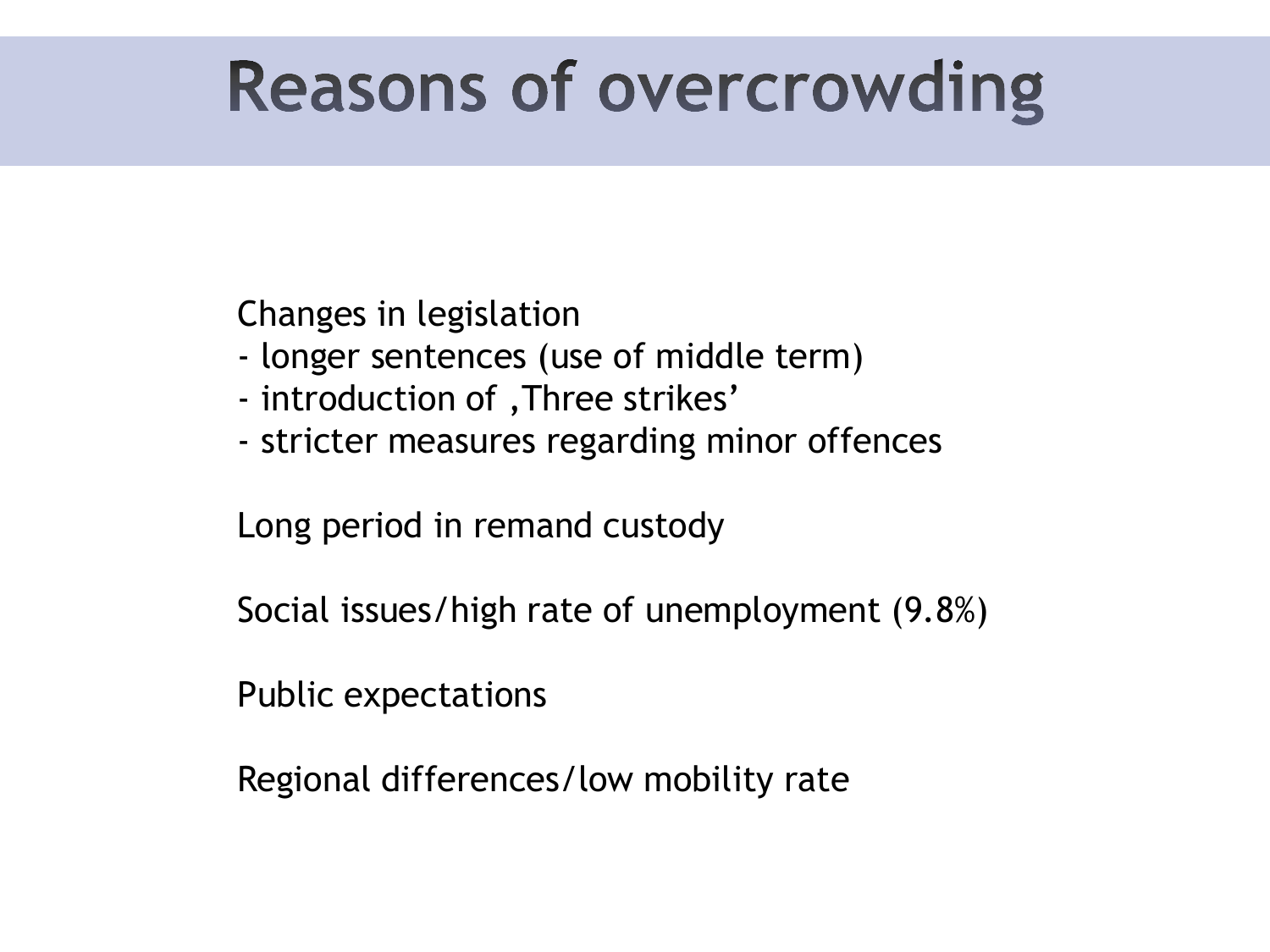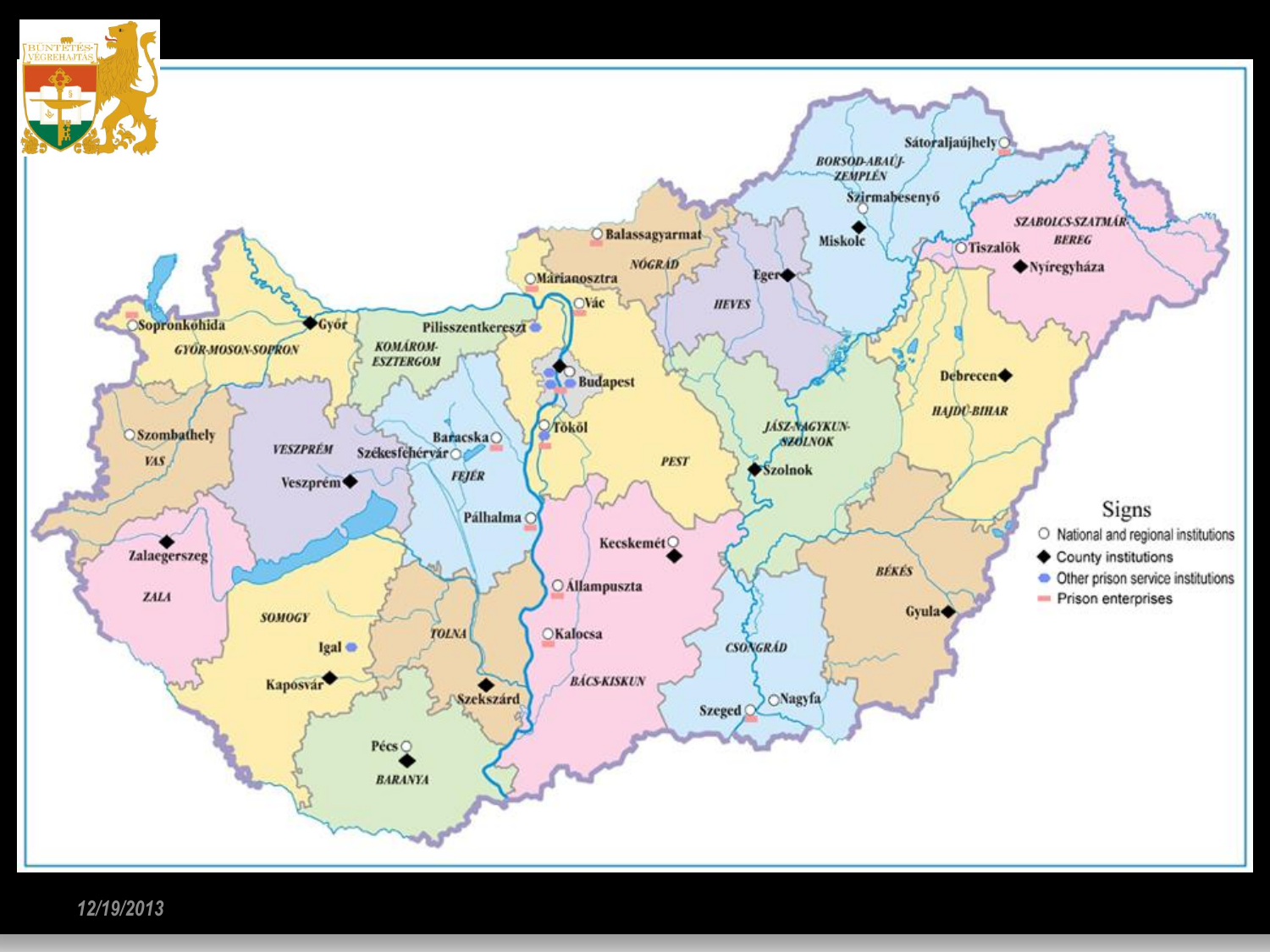## **Heves County Penitentiary Institute**

Year of establishment: 1908 Official capacity: 126 Operational capacity: 210 Number of staff members: 99 Annual budget: 1.746 million EURO Medium security female prison Remand institute (females and males) Average number of inmates:

| 2007 | 144 inmates |
|------|-------------|
| 2008 | 161 inmates |
| 2009 | 164 inmates |
| 2010 | 196 inmates |
| 2011 | 201 inmates |
| 2012 | 207 inmates |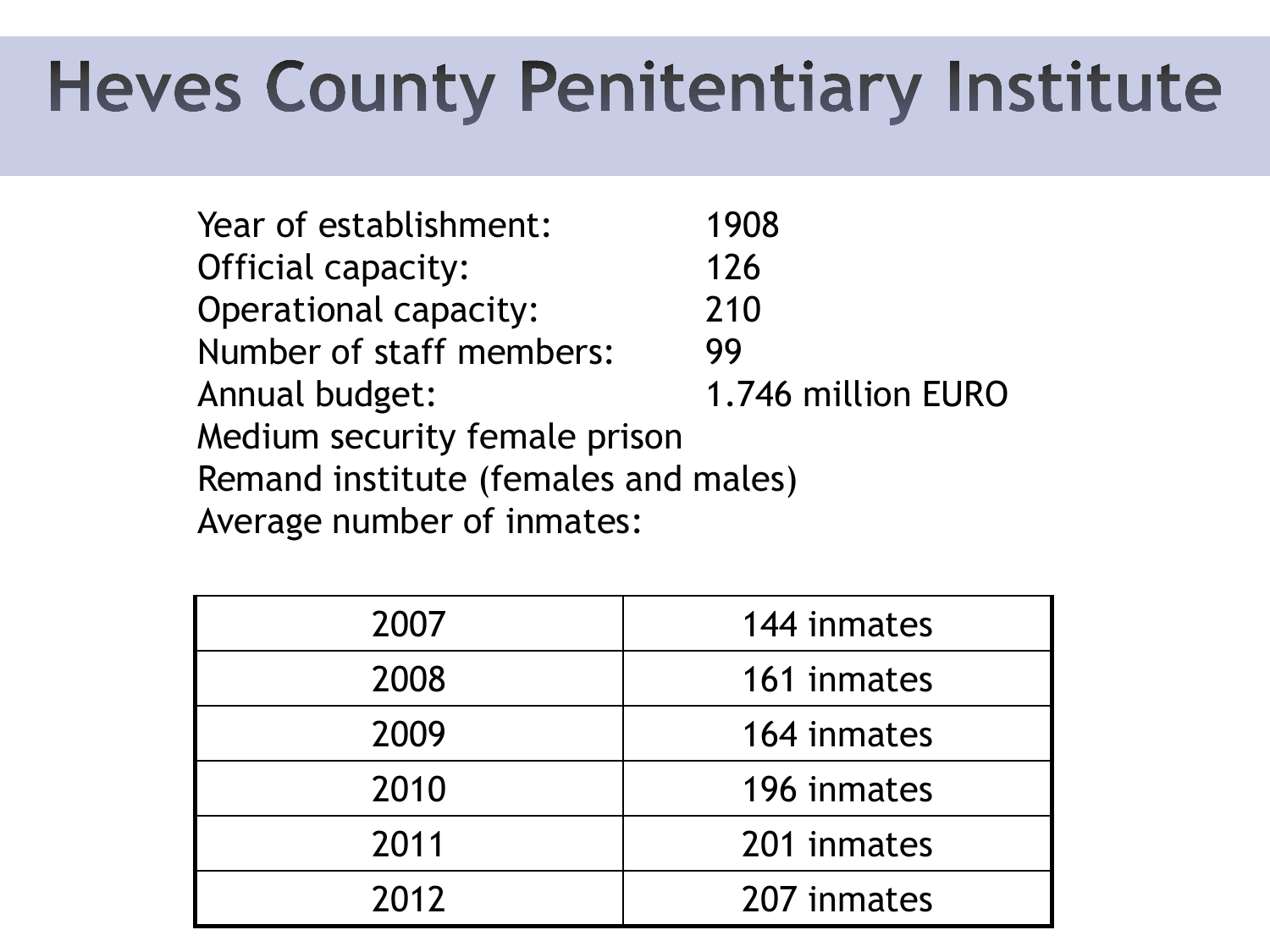#### **Problems/inmates**

More inmates in a cell: free space/person under 3 square metres,

more conflicts among inmates,

less private area,

more intensive prisonisational effects,

more disciplinary cases.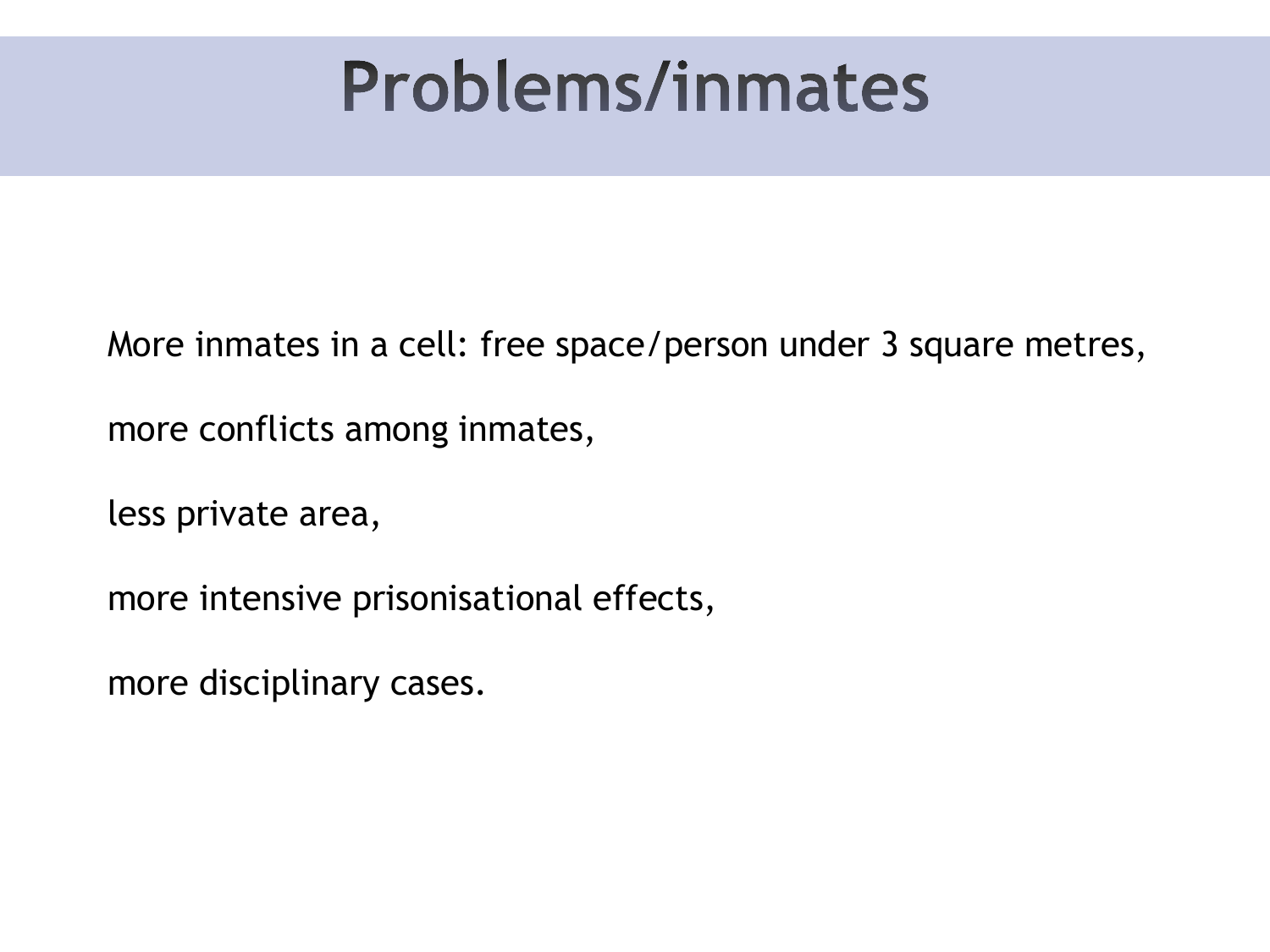#### **Problems/staff**

More workload,

more disciplinary investigations,

less time for individual programmes,

burn-out faster,

security related issues.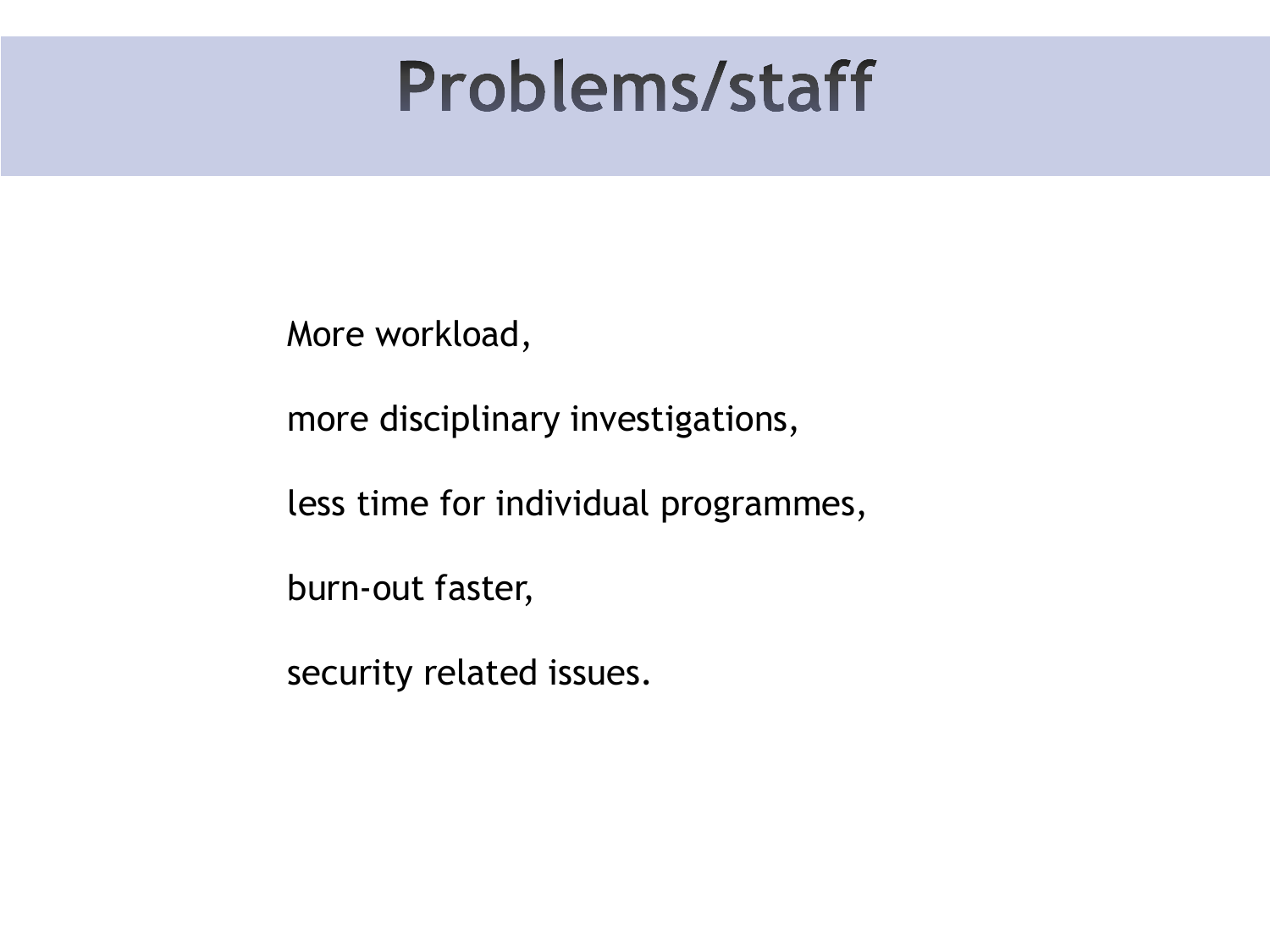#### Problems/budget

More catering related costs,

more equipment, clothing,

more overtime,

more transportation related costs.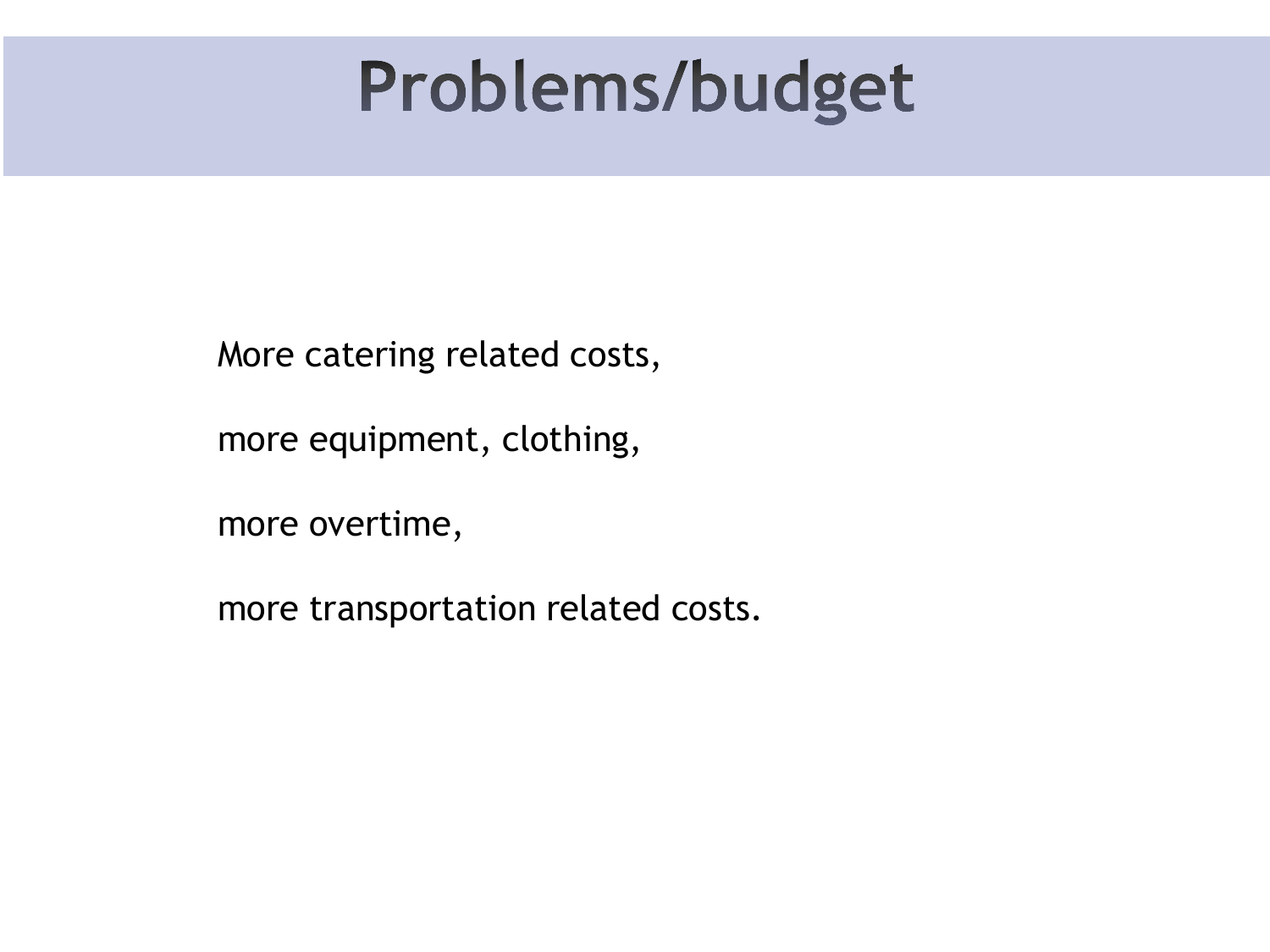#### Solutions/general

Equalisation programme,

re-opening older prison units,

building new prisons: 3535 places by the end of 2015,

introducing alternative measures:

- reintegrational custody,
- EM,
- mediation.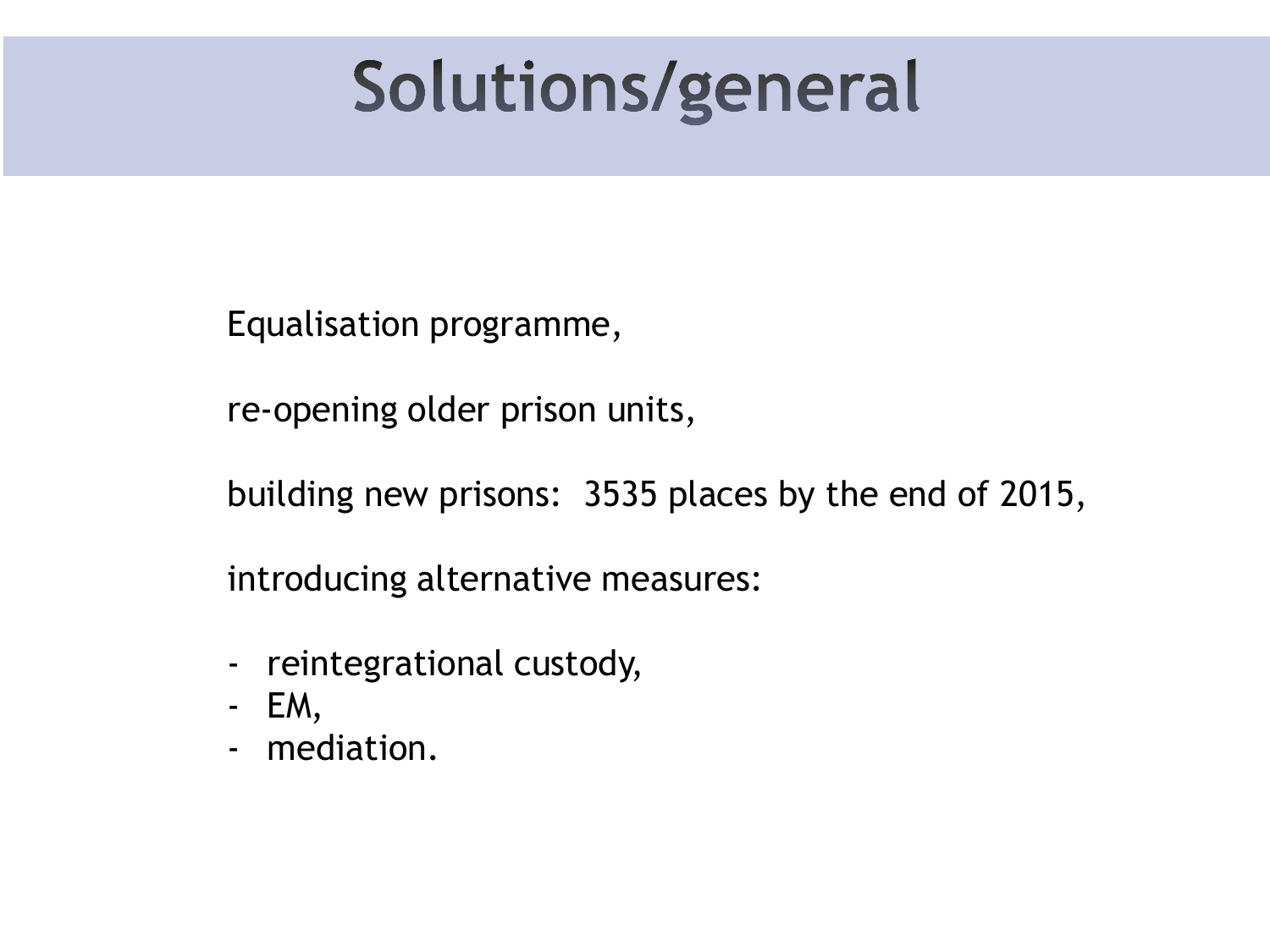#### Solutions/local

More programmes/innovation,

more volunteers,

closer cooperation with NGOs and local organizations,

multi agency approach,

communication – with the inmates,

- with the staff members,
- with the public.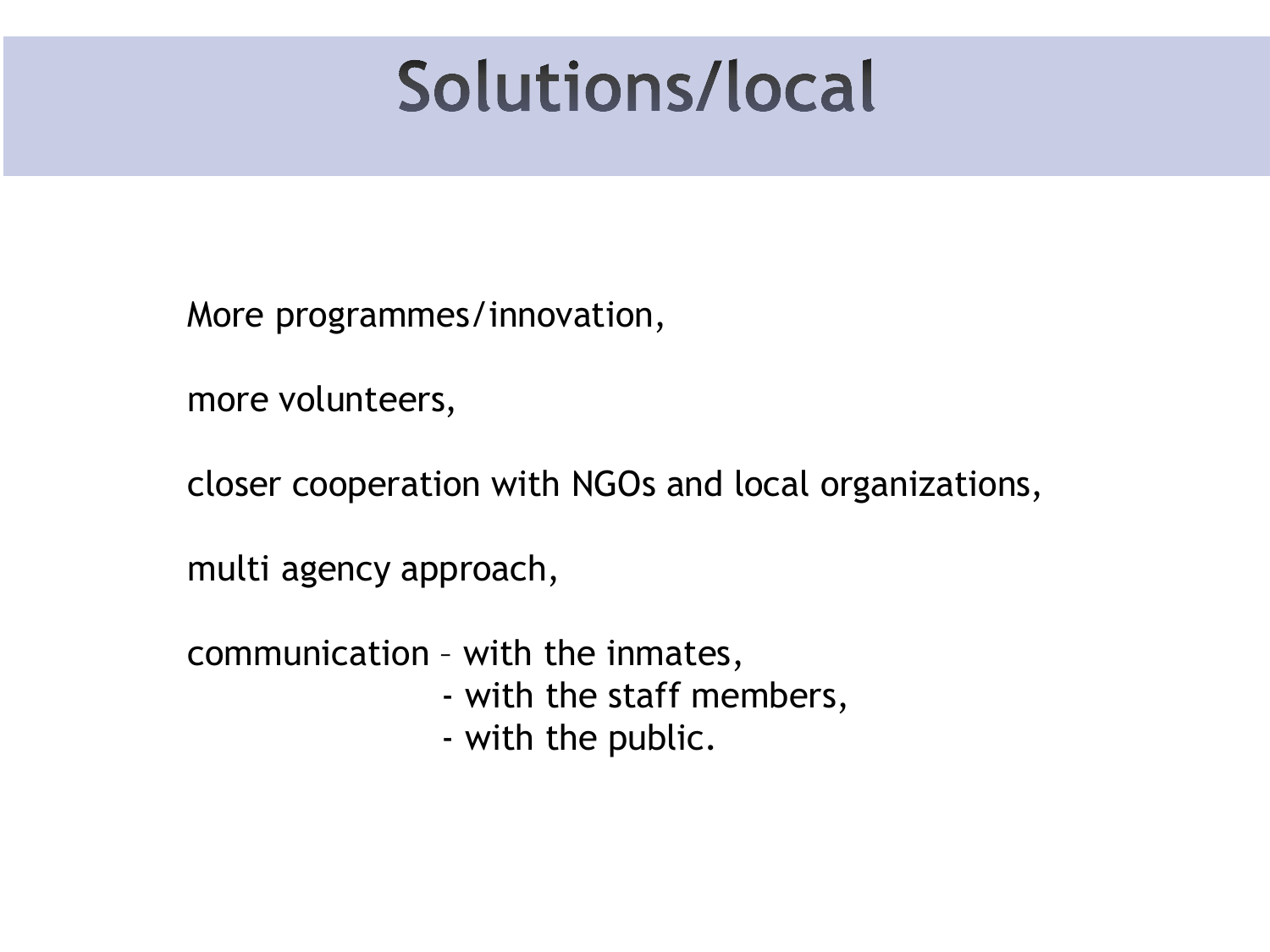#### Solutions/local/programmes

Prison for the City – restorative programmes Theatre

Storybook Dads – family oriented approach

Education/vocational training

Leisure time activities, hobbies

Drug prevention and harm reduction programmes

Individual and group activities focus on agression management

Volunteers/peer support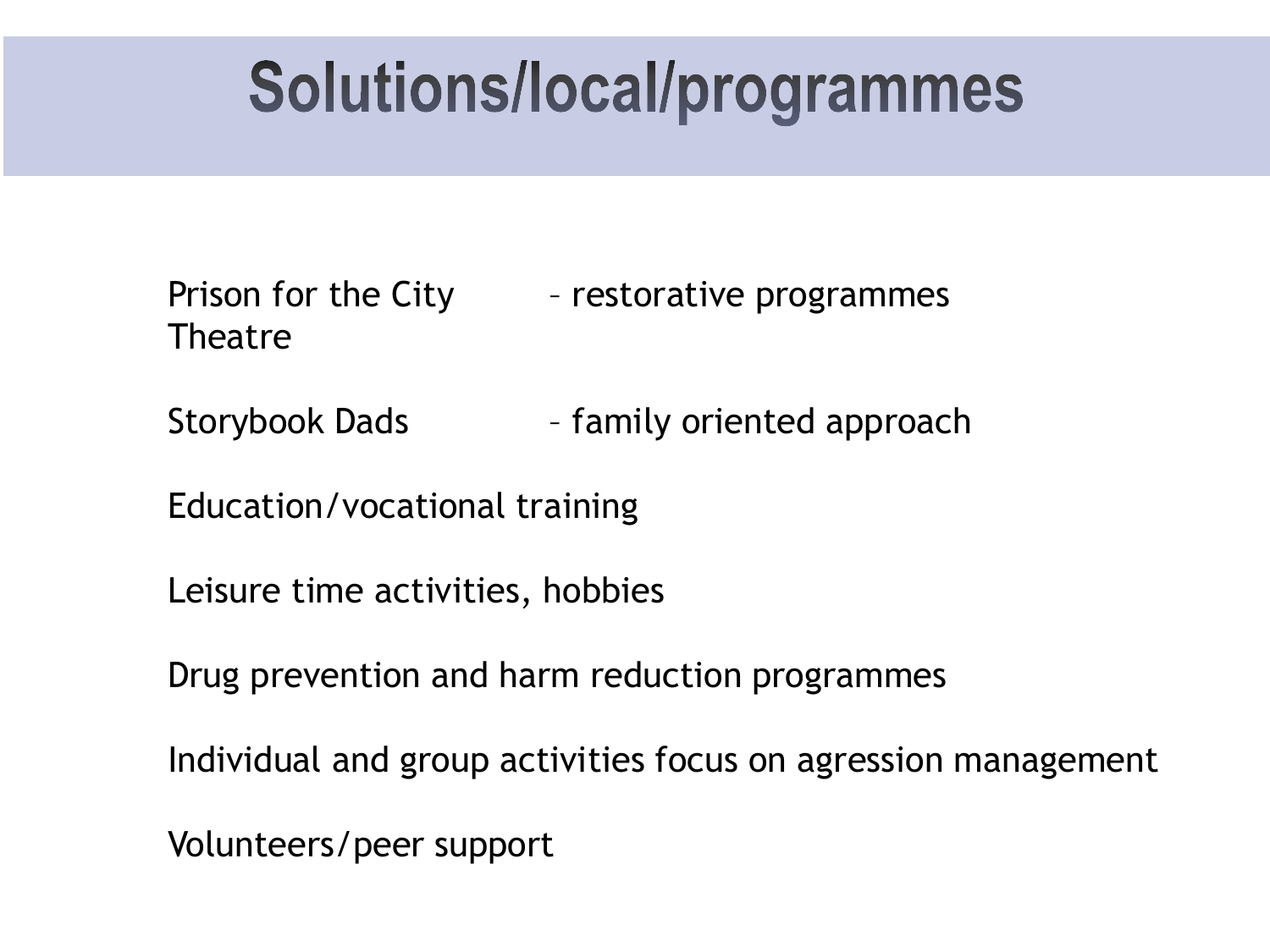#### Overcrowding makes life difficult, still...

- no escape since 1981 (1-2 cases/year in Hungary),
- no suicide since 1999 (5-8 cases/year in Hungary),
- no serious injuries or deaths among inmates,
- no mobile phones found since 2011 (437 in 2012 in Hungary),
- increased number of programmes.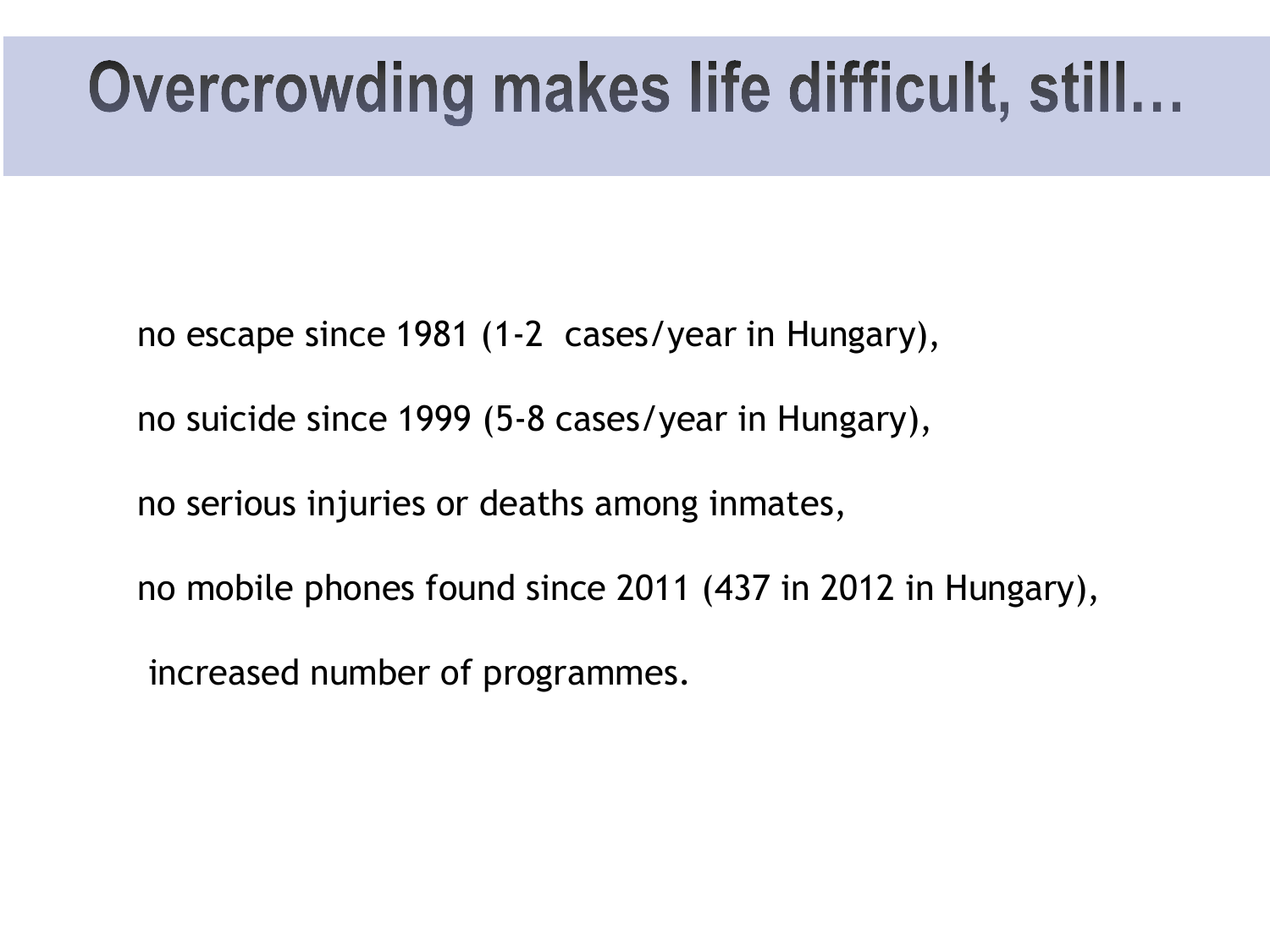#### **Conclusion**

In the past 68 years, only 7 years were without overcrowding in Hungary.

Overcrowding is not good, overcrowding creates problems, overcrowding creates more work,

BUT

has to be managed and be positive, that …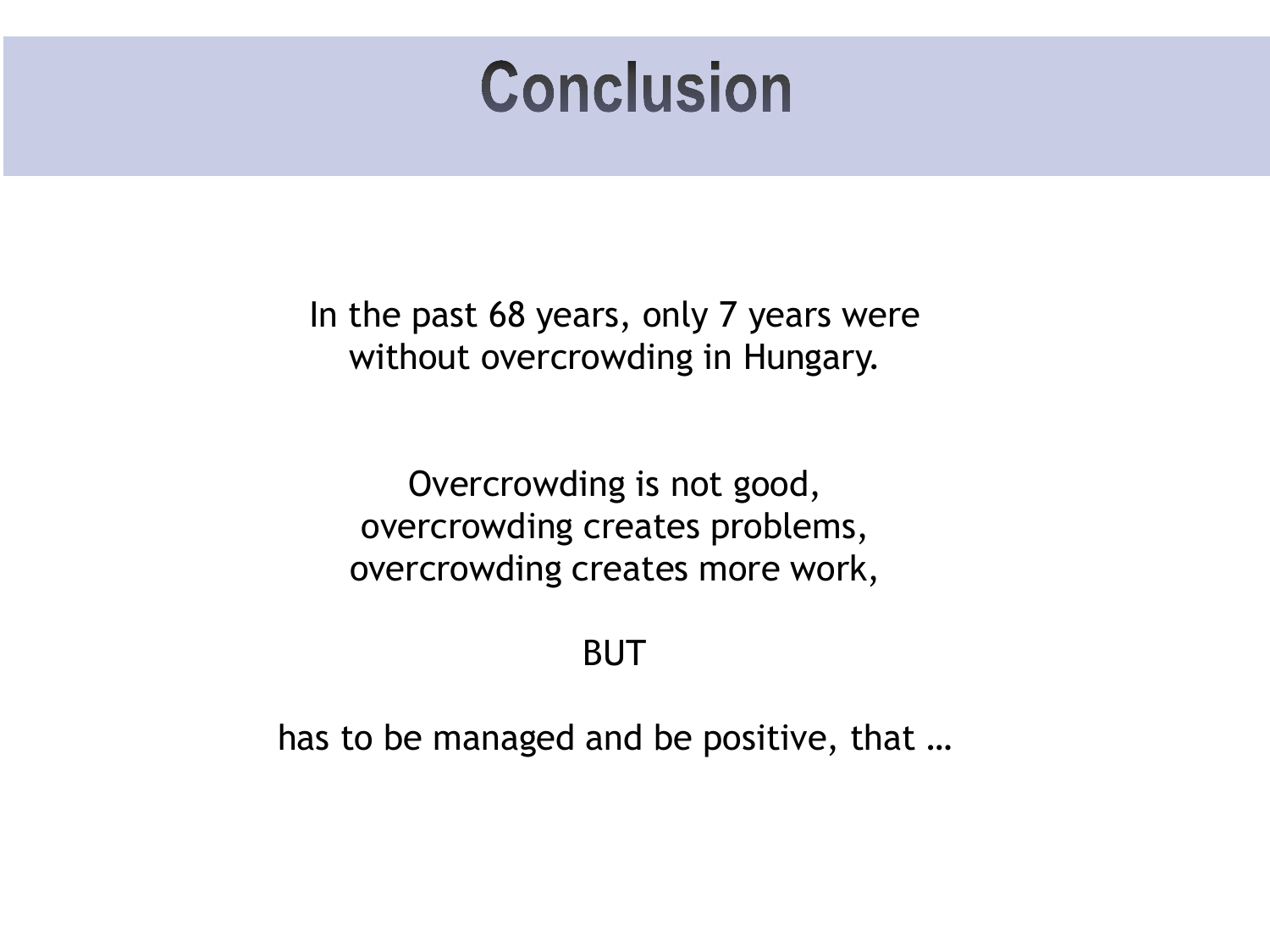- with the 3535 new places to be built by 31.12.2015,
- with the extensive use of alternative forms of sanctioning,
- with the progressive local initiatives,
- and with a bit of luck …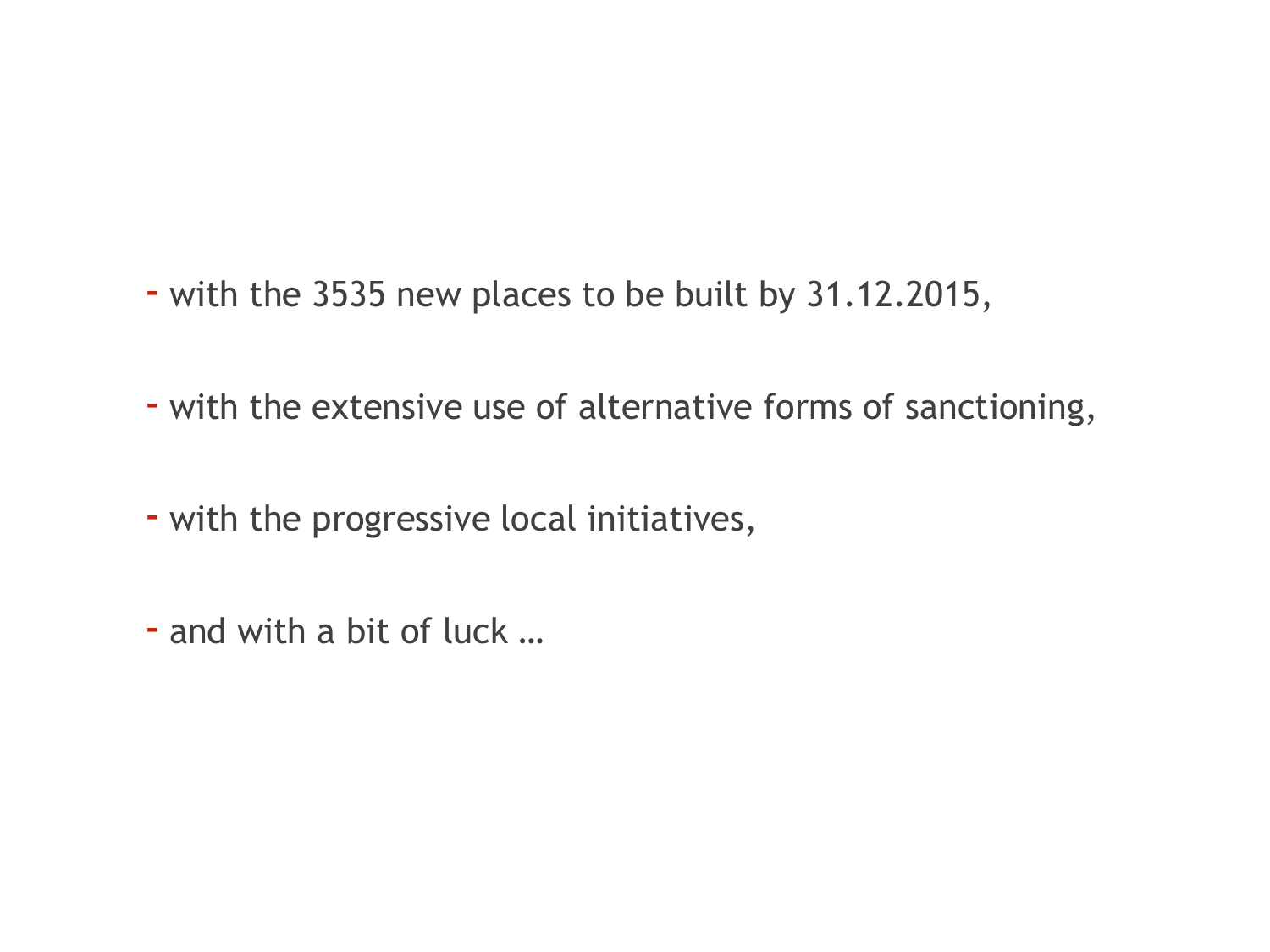# THE FUTURE IS BRIGHT!